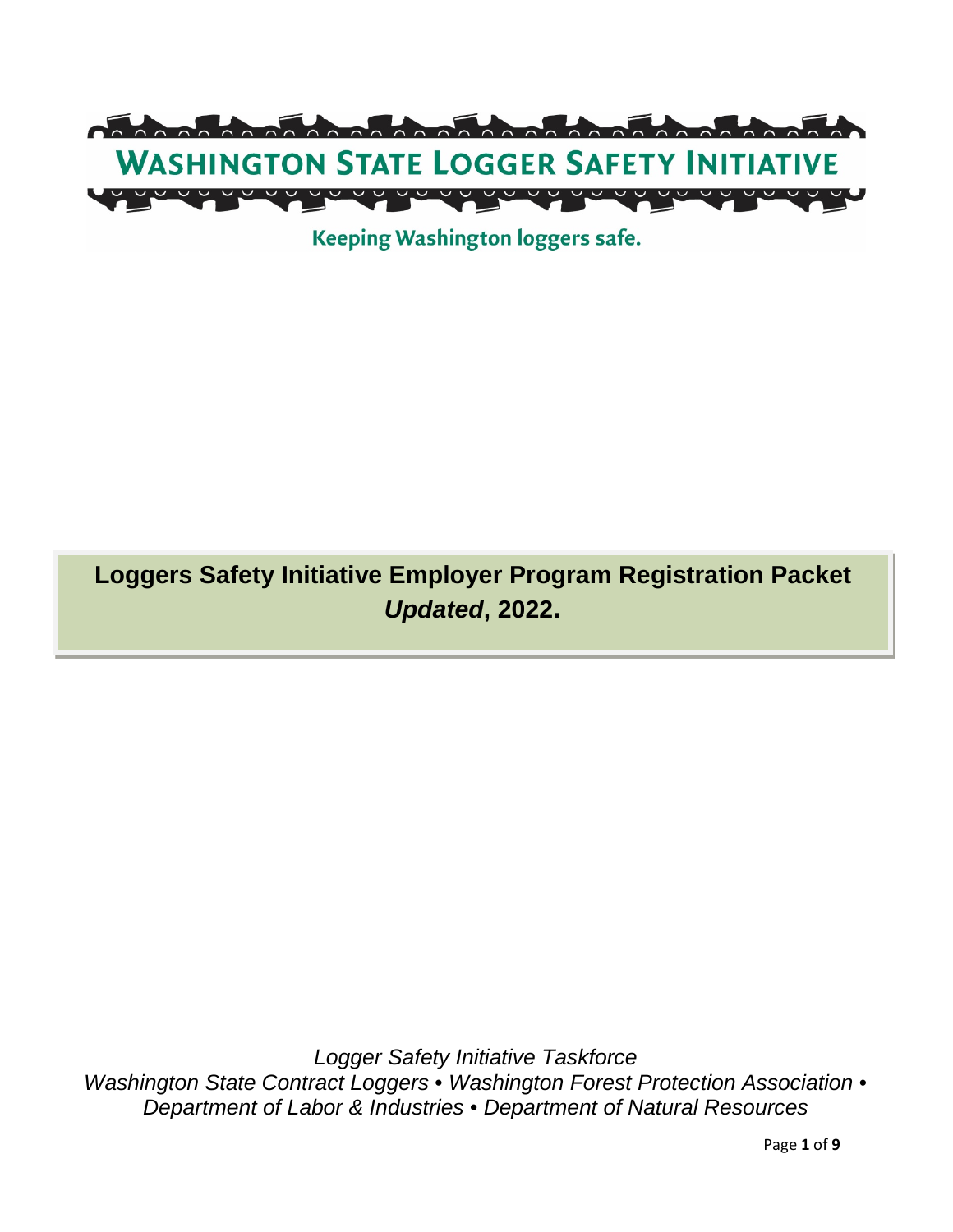## **Contents**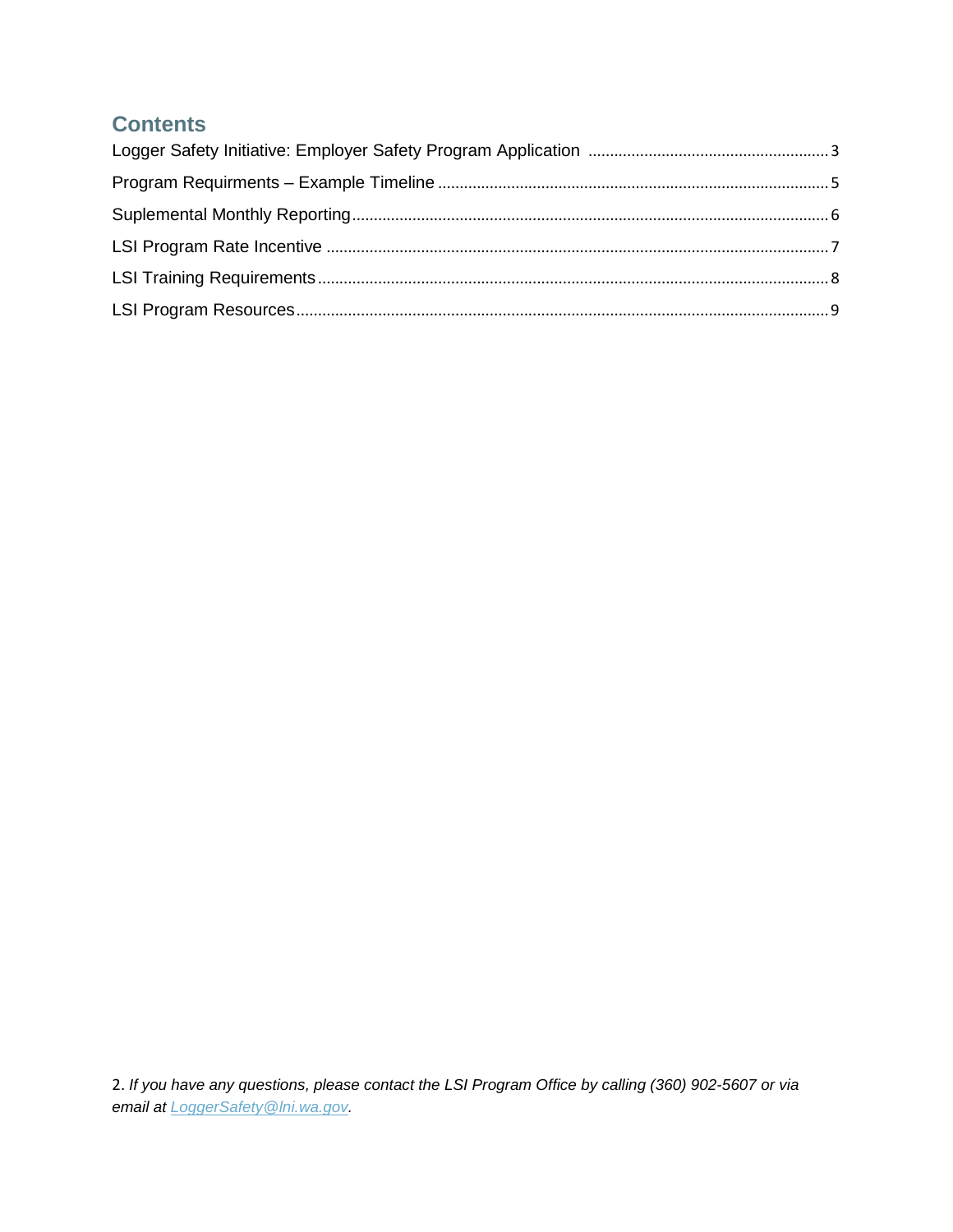### Logger Safety Initiative: Employer Safety Program Application

| Legal Name of Company:                                                                                                           |                                |                                                                                                                             |                                 |  |  |
|----------------------------------------------------------------------------------------------------------------------------------|--------------------------------|-----------------------------------------------------------------------------------------------------------------------------|---------------------------------|--|--|
| <b>Operating Name:</b>                                                                                                           |                                |                                                                                                                             |                                 |  |  |
| <b>Business Structure Type:</b>                                                                                                  |                                |                                                                                                                             |                                 |  |  |
| <b>Current Address:</b>                                                                                                          |                                |                                                                                                                             |                                 |  |  |
| City:                                                                                                                            | State:                         |                                                                                                                             | ZIP Code:                       |  |  |
| Phone:                                                                                                                           | Fax:                           |                                                                                                                             | E-mail:                         |  |  |
| First and Last Name of All Company Owner(s):                                                                                     |                                |                                                                                                                             |                                 |  |  |
| <b>Owner Contact Phone:</b><br><b>Owner Email:</b>                                                                               |                                |                                                                                                                             |                                 |  |  |
| UBI:                                                                                                                             | <b>L&amp;I Account Number:</b> |                                                                                                                             |                                 |  |  |
| <b>Previous Business Names:</b>                                                                                                  |                                |                                                                                                                             |                                 |  |  |
|                                                                                                                                  |                                | <b>WORKSITE INFORMATION</b>                                                                                                 |                                 |  |  |
| L&I Regions You Typically Operate In (select all that apply):                                                                    |                                |                                                                                                                             |                                 |  |  |
| Region 1 (Whatcom, Skagit, Snohomish, San<br>Region 2 (King county)<br>Juan, and Island counties)                                |                                |                                                                                                                             |                                 |  |  |
| Region 3 (Clallam, Jefferson, and Pierce<br>counties)                                                                            |                                | Region 4 (Grays Harbor, Mason, Thurston,<br>Lewis, Pacific, Wahkiakum, Cowlitz, Clark,<br>Skamania, and Klickitat counties) |                                 |  |  |
| Region 5 (Okanogan, Chelan, Douglas,<br>Kittitas, Grant, Adams, Franklin, Walla Walla,<br>Columbia, Benton, and Yakima counties) |                                | Region 6 (Ferry, Stevens, Pend Oreille,<br>Lincoln, Spokane, Whitman, Garfield, and Asotin<br>counties)                     |                                 |  |  |
| <b>TYPE OF WORK INFORMATION</b>                                                                                                  |                                |                                                                                                                             |                                 |  |  |
| Indicate all the types of work you do, and <b>underline</b> the one that best describes your<br>company.                         |                                |                                                                                                                             |                                 |  |  |
| Log Road Construction                                                                                                            |                                |                                                                                                                             | <b>Mechanical Harvesting</b>    |  |  |
| Hand Falling / Bucking                                                                                                           |                                | Yarding / Loading (non-mechanized)                                                                                          |                                 |  |  |
| Helicopter-Logging                                                                                                               |                                |                                                                                                                             | How many towers do you operate? |  |  |
| Log Hauling / Trucking                                                                                                           |                                | Shake or Shingle Mill                                                                                                       |                                 |  |  |
| Number of employees in each operation:                                                                                           |                                |                                                                                                                             |                                 |  |  |
| Do you hire independent/sub-contractors?<br>Yes<br><b>No</b>                                                                     |                                |                                                                                                                             |                                 |  |  |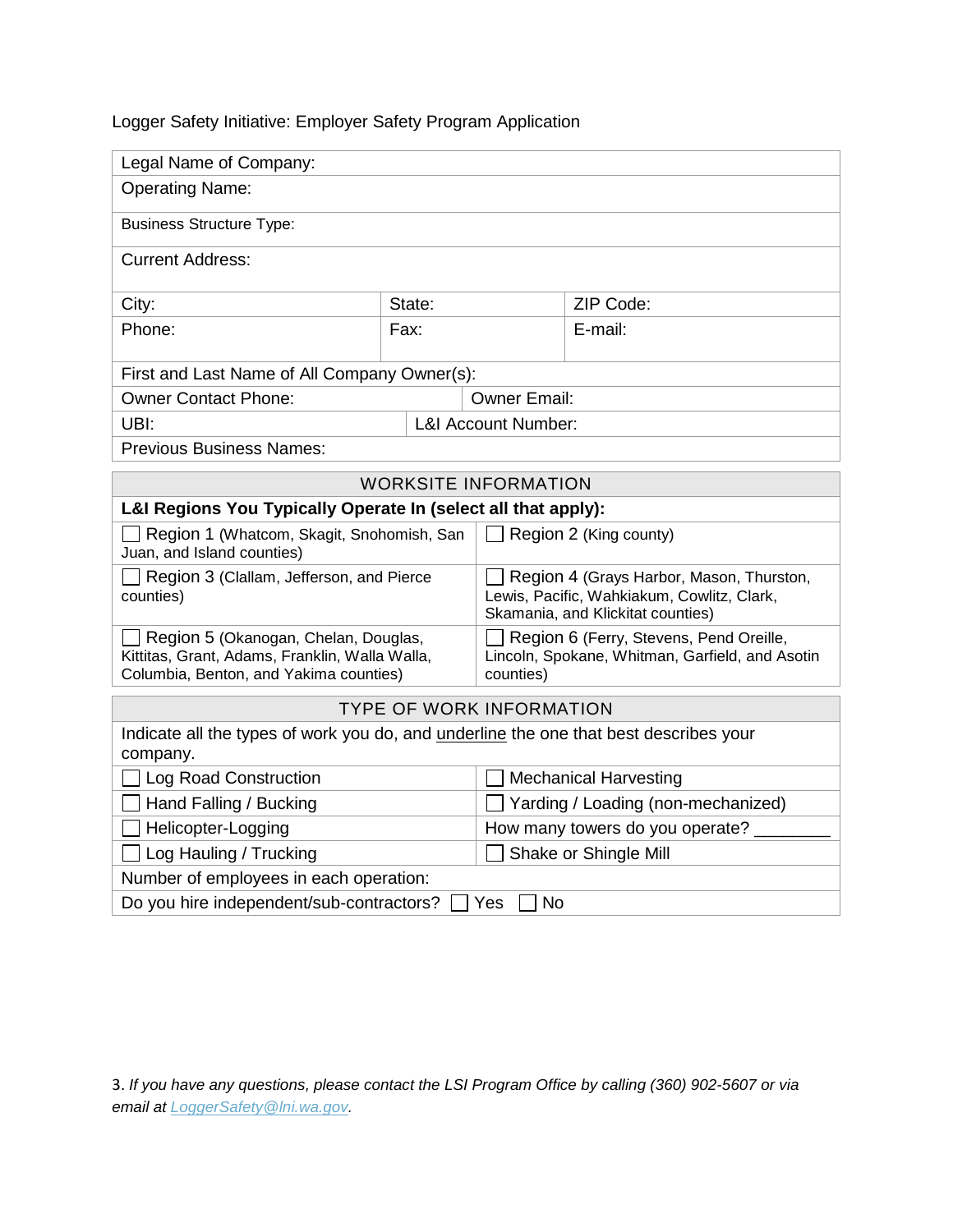The Logger Safety Initiative (LSI) is a collaborative effort with the Washington Contract Loggers Association, Washington Forest Protection Association, Dept. of Labor and Industries and Dept. of Natural Resources. By registering to participate in the LSI certification program, I understand that information provided as part of the program may be shared between third party vendors and the LSI Advisory Board members for DOSH consultation or decision purposes related to the LSI program only.

Name of Company:

hereby commits that it will comply with the attached terms and conditions and complete the program requirements set by the Logger Safety Initiative Advisory Board to achieve and maintain LSI Certification and will endeavor to continually improve our company's safety culture.

Name of Authorized Signatory (Please print) Position

Signature Date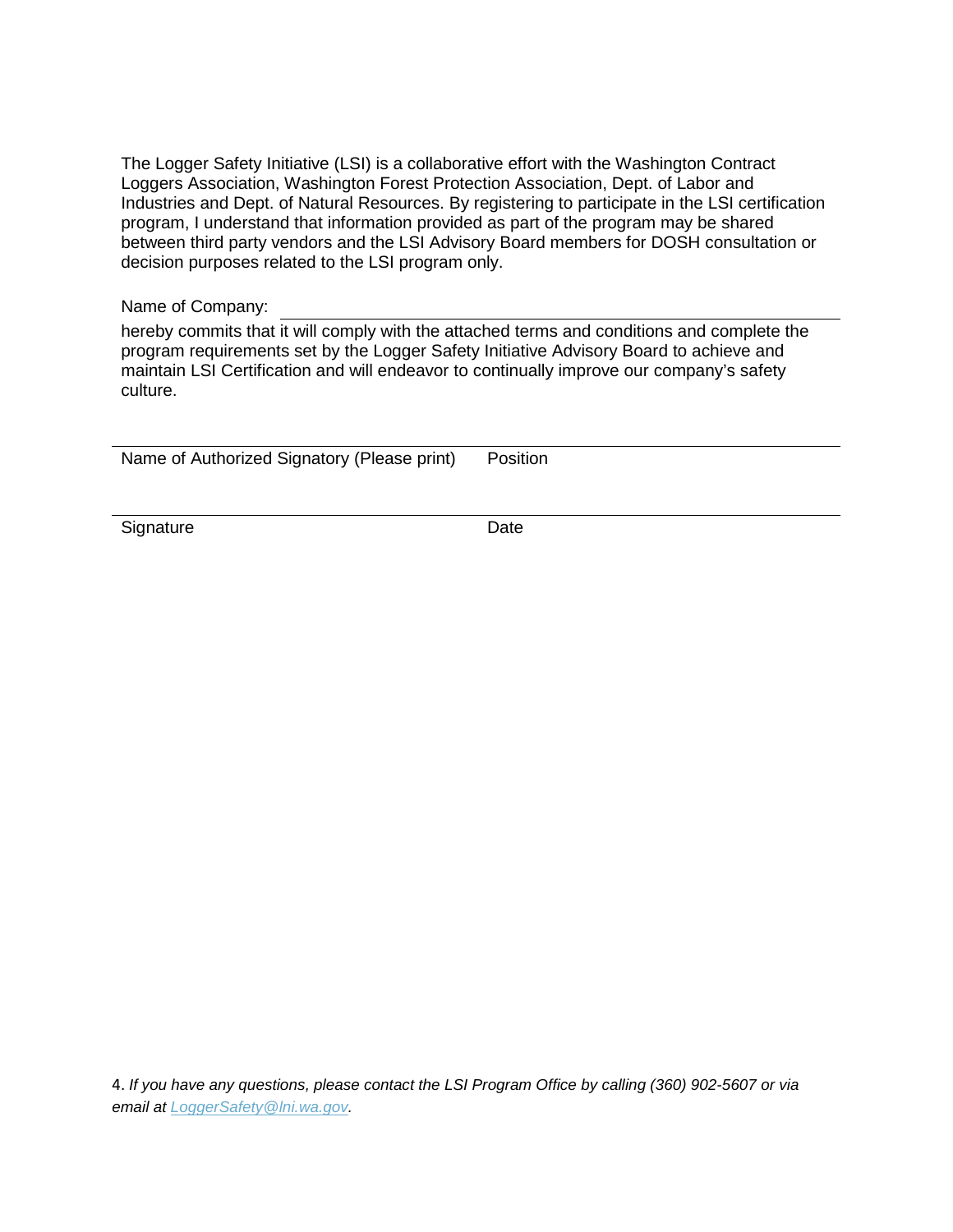# <span id="page-4-0"></span>**Program Requirements – Example TimelineLSI Chart**

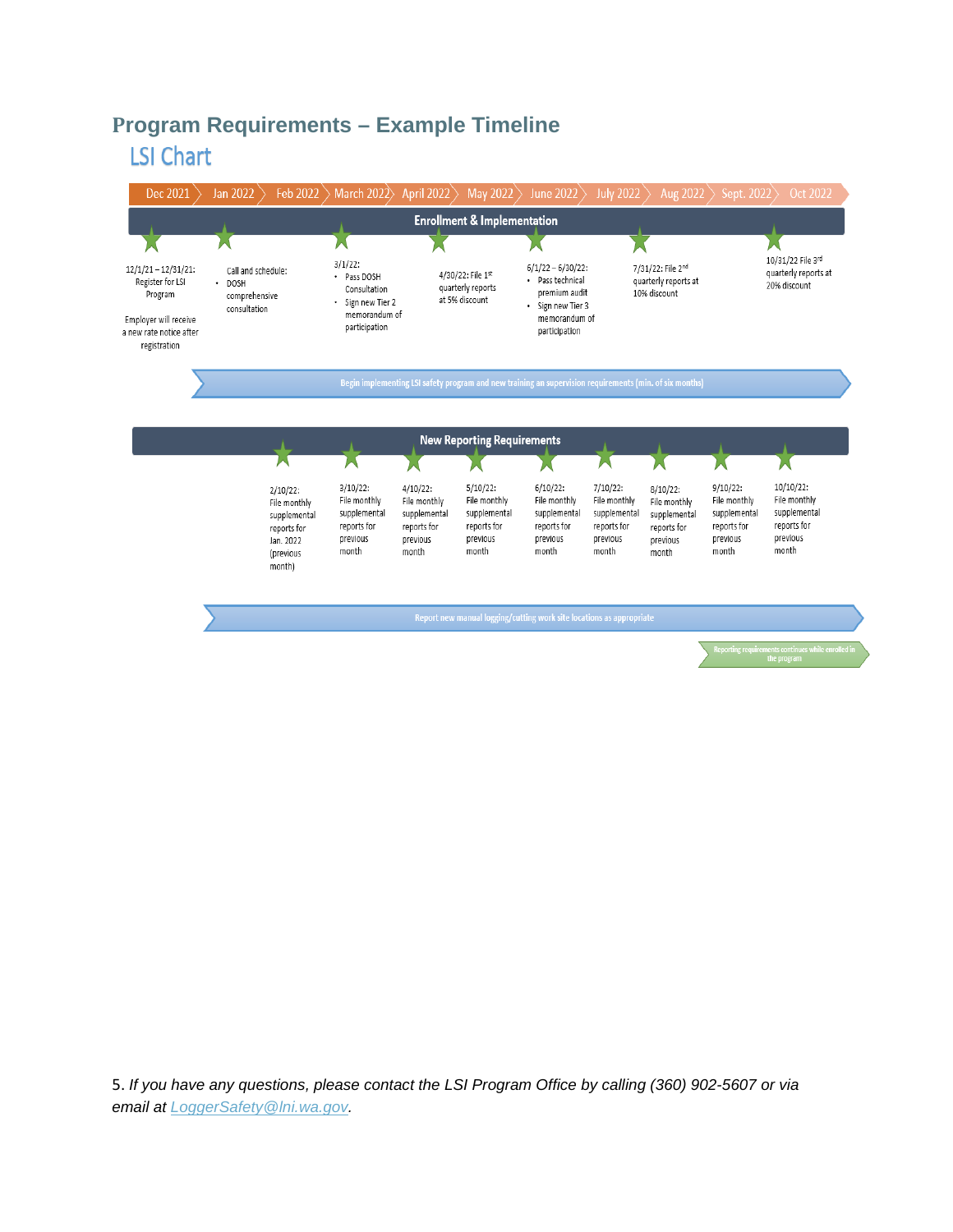## **Supplemental Monthly Reporting**

LSI employers are required to submit [monthly supplemental reports](https://view.officeapps.live.com/op/view.aspx?src=https%3A%2F%2Flni.wa.gov%2Fforms-publications%2FF212-246-000.docx&wdOrigin=BROWSELINK) for manual logging hours, even if reporting zero hours.

Supplemental reports do not take the place of L&I quarterly reports; employers are required to complete and submit quarterly reports in addition to the monthly supplemental reports. The supplemental reports are a requirement for the voluntary LSI program but not a reporting requirement of the department.

Submit reports monthly by mail, [email,](mailto:loggersafety@lni.wa.gov) or fax to 360-902-6787.

Department of Labor and Industries

Attn: LSI Department

PO Box 44608

Olympia, WA 98504-4608

#### **Example of Reporting Timeline**

| Process for Monthly Reporting for Logger Safety Initiative (LSI) Participants:<br>Example of what First Quarter Reporting would look like to a new LSI Participant |                                                                                                                  |                                                                                                |                                                                                                |                                                                                                                                              |                                                                                                     |
|--------------------------------------------------------------------------------------------------------------------------------------------------------------------|------------------------------------------------------------------------------------------------------------------|------------------------------------------------------------------------------------------------|------------------------------------------------------------------------------------------------|----------------------------------------------------------------------------------------------------------------------------------------------|-----------------------------------------------------------------------------------------------------|
|                                                                                                                                                                    | January                                                                                                          | February                                                                                       | March                                                                                          | April                                                                                                                                        | May                                                                                                 |
| Ë<br>ticipa<br>ಕ<br>$\sim$<br>ഗ                                                                                                                                    | New LSI Member<br>begins tracking<br>monthly manual 5001<br>hours of employees for<br>new supplemental<br>report | By the 10 <sup>th</sup> of the<br>month, submit the<br>previous month's<br>supplemental report | By the 10 <sup>th</sup> of the<br>month, submit the<br>previous month's<br>supplemental report | By the 10 <sup>th</sup> of the<br>Employer<br>month, submit the<br>Submits<br>previous month's<br>quarterly<br>supplemental report<br>report | By the 10 <sup>th</sup> of the<br>month, submit the<br>⊣<br>previous month's<br>supplemental report |

#### **Mechanized Supplemental Form**

*Employers that report in the mechanical logging classifications 5005-00 and/or 5005-01 also are required to submit a mechanized logging supplemental quarterly report. There are no changes to the mechanized supplemental reporting requirements.*

Employers participating in the LSI Employer Logger Safety Program will be eligible for a proposed rate reduction of up to 20 percent. The premium discount is applied to the base rate before your experience factor is applied. Employers receive new rate notices reflecting changes to the rate on their account. Employers will sign a LSI Memorandum of Participation at each new tier, which has specific detailed requirements that must be met to qualify for the premium discount.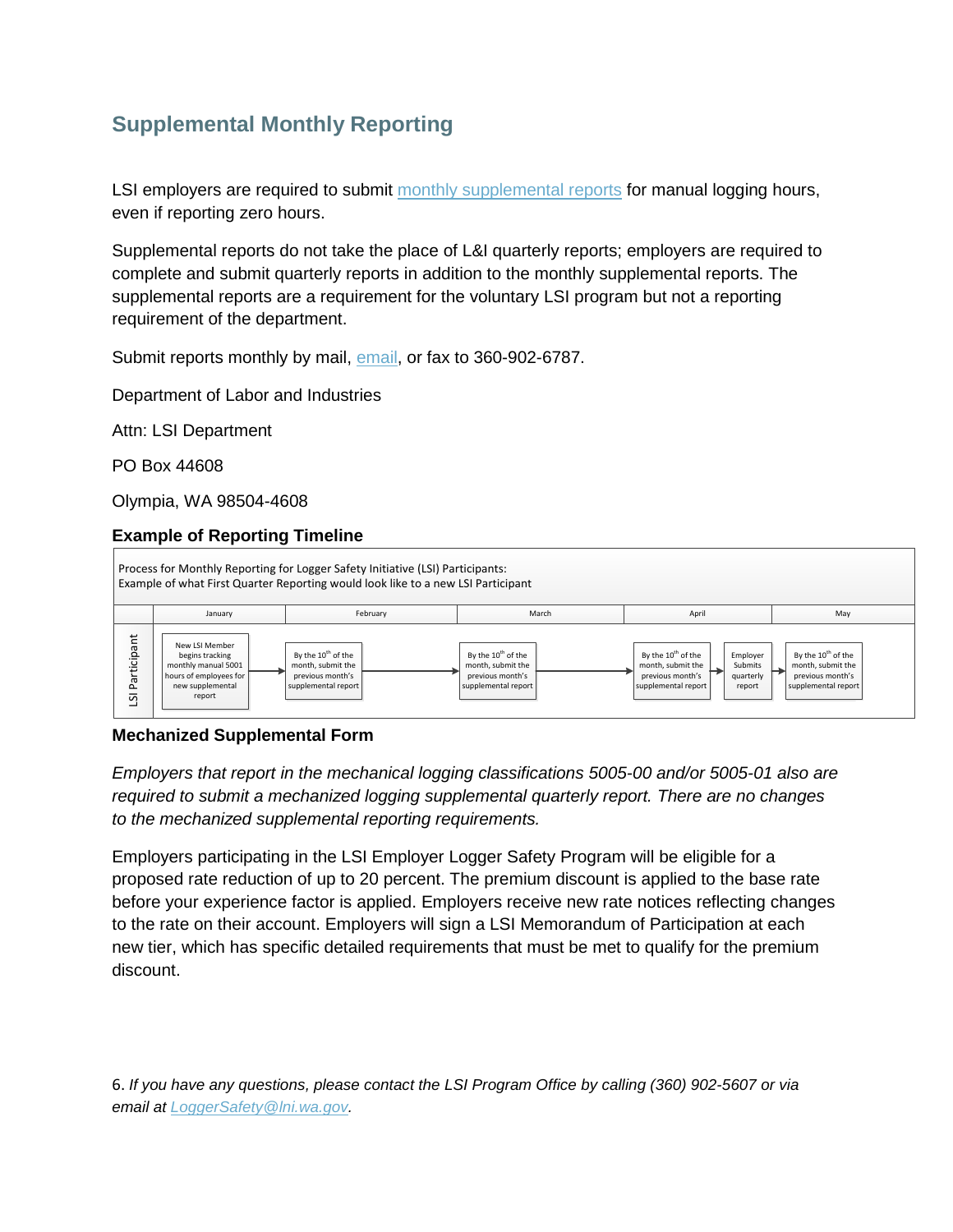| <b>Tier Level &amp; Rate</b><br><b>Incentive</b>                                                                                                  | <b>How it Works</b>                                                                                                                                                                                                                                                                                                                                                       |
|---------------------------------------------------------------------------------------------------------------------------------------------------|---------------------------------------------------------------------------------------------------------------------------------------------------------------------------------------------------------------------------------------------------------------------------------------------------------------------------------------------------------------------------|
| Tier 1: Sign-up &<br><b>Reporting Requirements</b><br>(5% discount)                                                                               | Employer agrees to the following criteria:<br>Complete registration and commitment letter.<br>Submit monthly LSI manual logging supplemental<br>reports regarding employee hours and job duties.<br>Implement the Employer Logging Safety Program (LSI)<br>Accident Prevention Program (APP) and training).<br>Schedule L&I DOSH Comprehensive consultation.<br>$\bullet$ |
| Tier 2: Premium & Safety<br><b>Consultation</b> (additional 5%<br>discount; total 10% with<br>combined Tier 1 & Tier 2)                           | LSI employer demonstrates the following:<br>Completed the L&I DOSH comprehensive consultation<br>and correct all finding(s).<br>Schedule an L&I Premium Technical Audit.<br>Monthly supplemental reports (including zero hour<br>$\bullet$<br>reports) submitted since initial sign-up.                                                                                   |
| <b>Tier 3: Third-Party Safety</b><br><b>Audit</b> (additional 10%<br>discount; total 20% with<br>combined Tier 1, Tier 2 and<br>Tier 3 discounts) | Completed the L&I Premium Technical Audit and L&I<br>workers compensation account is in good standing.                                                                                                                                                                                                                                                                    |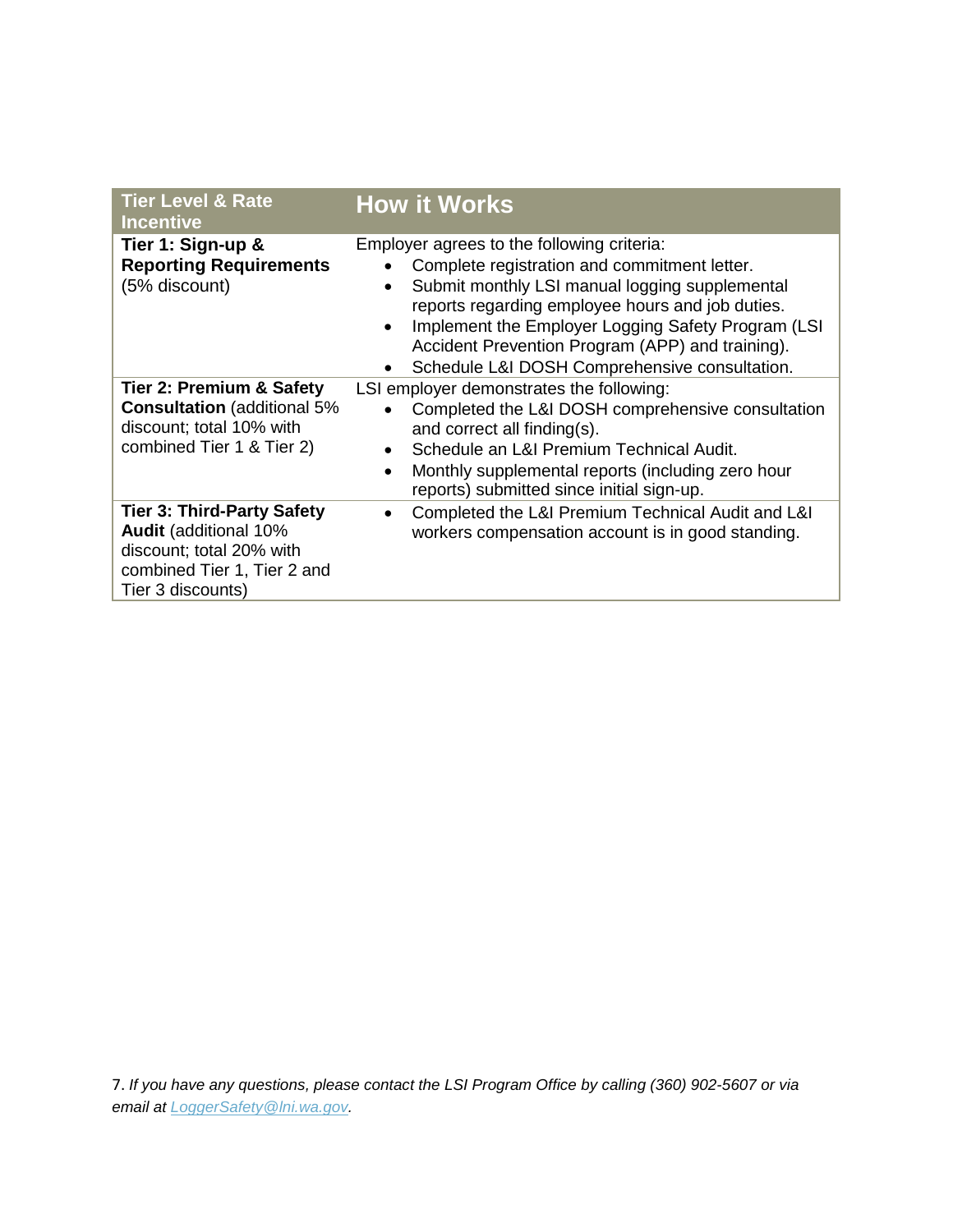### **Logger Safety Initiative Safety Training Requirements**

LSI program participants are required to fulfill two training requirements annually, which include:

- A total of 4-hours of approved formal safety training sessions; and
- At a minimum, conduct four LSI quarterly safety trainings with supervisor(s) and crewmembers. All provided training material can be found on the LSI Training webpage.

This document outlines what the training requirements are and how LSI participants can meet them.

#### **Formal Training Sessions**

A minimum of 4-hours of formal training, specific to the LSI program or logging and cutting safety is required in each calendar year. For LSI purposes, formal training is a course, program, seminar, conference, or convention. Credit is provided for safety related content only, for example, when you attend an 8-hour class and 2-hours are related to safety, you will receive two safety credit hours.

Employers are required to submit documentation to the LSI Program Office to show proof that they have fulfilled their training requirement. For each training attended, the employer must submit the following information: a description of the training, the training provider, and date attended.

Examples of approved formal training include:

- WCLA Safety Conference
- L&I Governor's Safety and Health Conference
- Master Logger's Safety Training
- L&I Safety Training Workshop
- LSI Landowner Safety Day or Trainings
- Oregon Governor's Conference
- Western Pulp, Paper, & Forest Products Safety and Health Conference
- Intermountain Logging Conference
- Pacific Logging Congress
- Associated Oregon Loggers Annual Statewide Safety Conference
- Other training as approved by the LSI Program Office

**Safety training (Four trainings per calendar year)** If the employer develops their own training material or wants to use training materials not found on the LSI Training webpage they must prior authorization from the LSI Program Office to receive credit. The employer and supervisor,